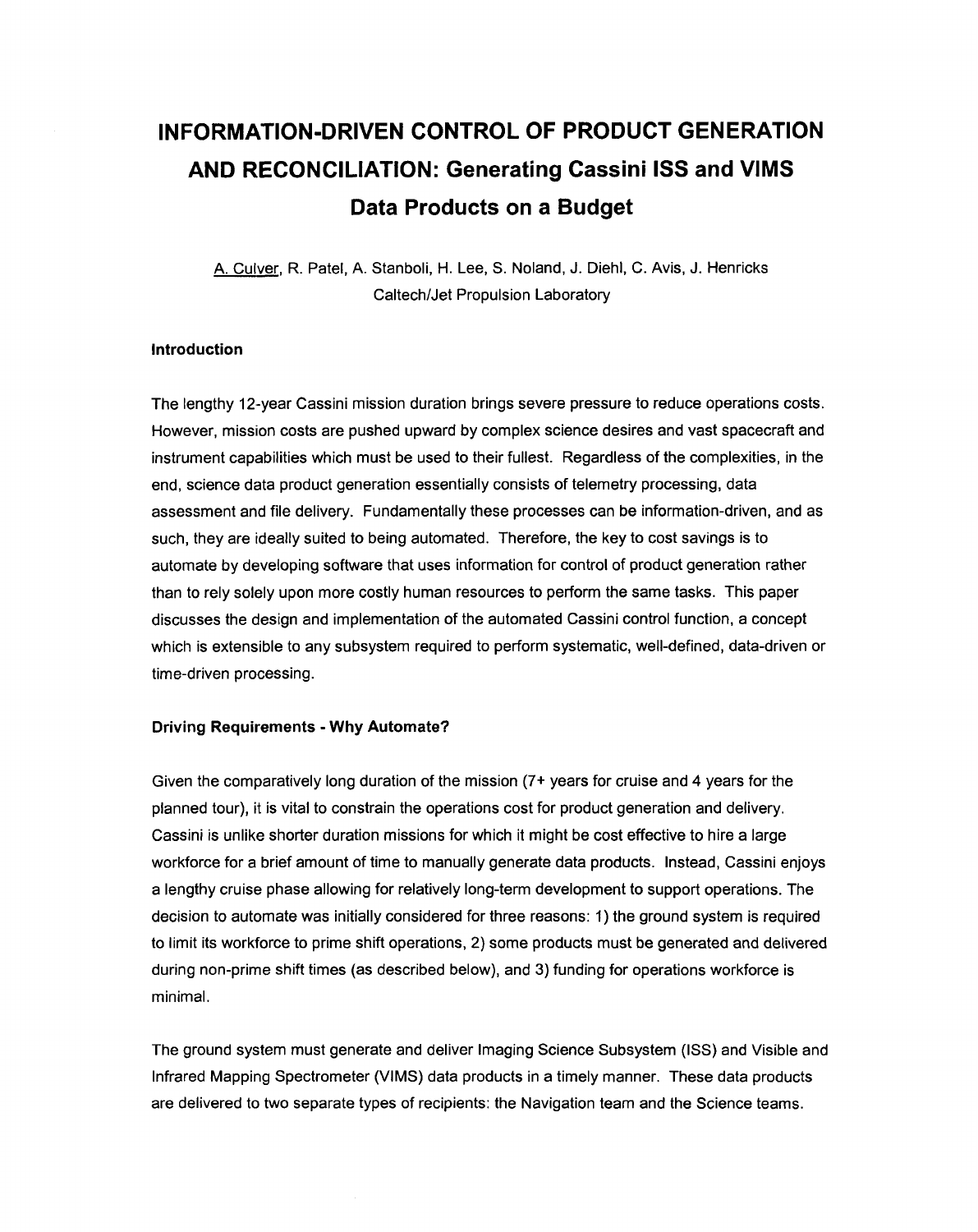The Navigation team uses a subset of the estimated **750,000+ ISS** images to perform precise orbit determination, from which critical trajectory/orbital correction maneuvers are planned. These critical Optical Navigation images must be delivered to the Navigation team within 20 minutes of the time the data reaches Earth. For the Science teams, initial product delivery is required within 2 days, and final product delivery is required within 12 days of the time the data reaches Earth. Product accounting (identification and explanation of data gaps) and assessment reports must also be delivered to the Science teams within that same 12-day period. Finally, lifeof-mission (LOM) storage is required for all data products generated.

The fundamental requirements to 1) constrain the operations cost and 2) deliver products in a timely manner strongly suggest that an automated ground data system is necessary to support both the ISS and the VlMS instruments for the Cassini Tour phase. Such a system has to be self-monitoring, near "lights out," and capable of being operated during prime shift by a small workforce while, at the same time, meeting the timely product delivery requirements demanded by the Navigation and Science teams. In the cost-capped Cassini budgetary environment, money spent generating data products reduces the resources available for science analysis (the reason for the mission.) Resources spent during cruise to develop automation become investments in the ultimate mission science return.

Development cost constraints dictate that resources not be spent duplicating existing functions. Therefore, in order to cost effectively design and implement an automated system, the ground system is integrated with existing multimission capabilities, and it inherits capabilities from ground software developed before the launch. Using existing multimission capabilities reduces the development cost to acquire telemetry data from the Deep Space Network, but it limits flexibility and introduces interface issues. These interface issues primarily concern operations, but they also impact the ability to reliably automate data production. Specifically, the concerns include the ability to establish and maintain connectivity across flight operations firewalls, the dependency on remote servers maintained by other organizations, and the management of configuration changes. Pre-launch ground software is a good starting point for data product generation, but it requires a transition from a manually executed program for generating a small set of products to an automated system capable of high volume production, data assessment and product reconciliation.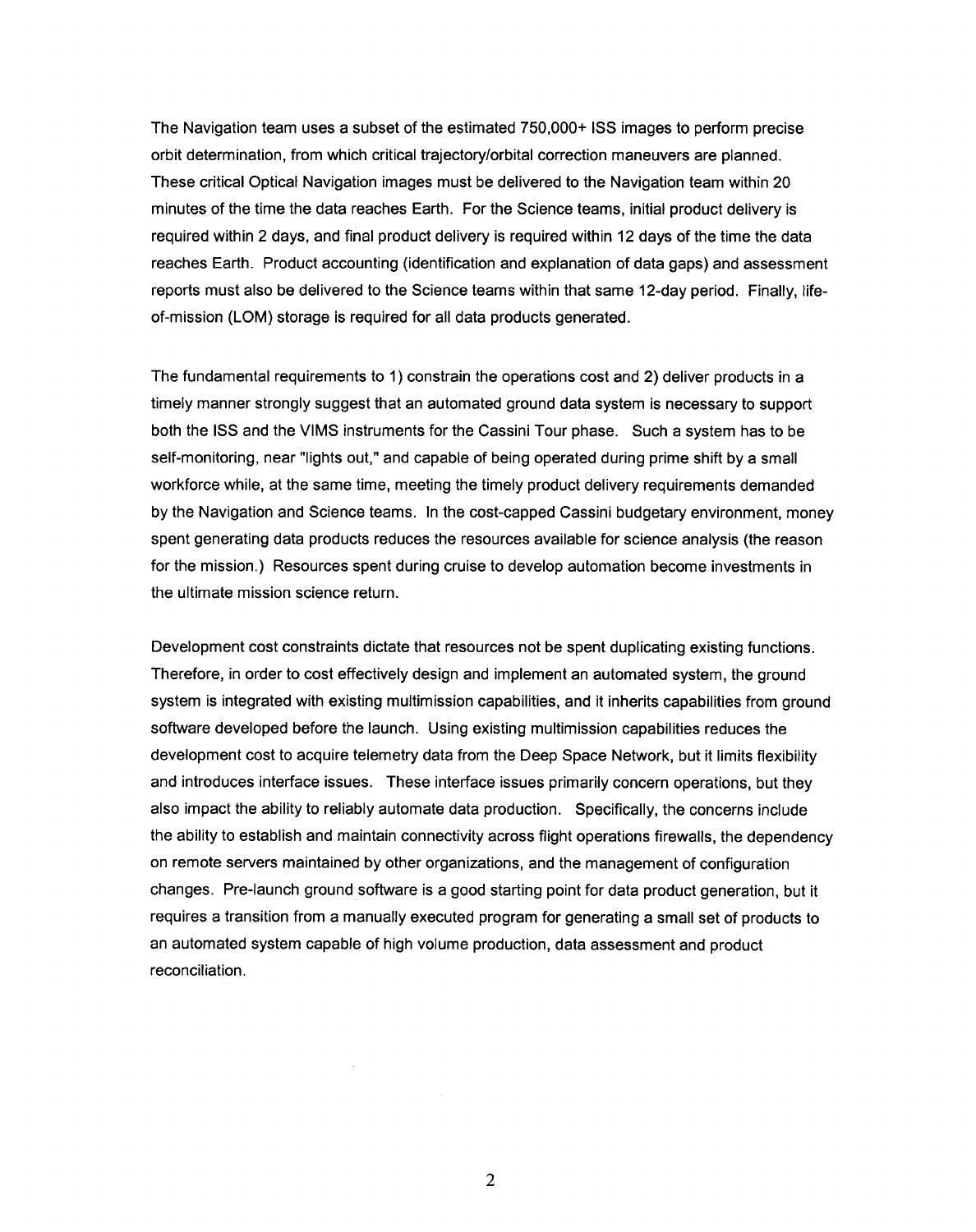#### **The Processes**

The processes implied by the Cassini product delivery requirements include activities such as: scheduling telemetry processing; accessing and deciphering telemetry; product formatting, delivery and quality assessment; reconciling expected data products with products that are received; and accounting for missing data. These processes and their interactions are illustrated in Figure 1. Many of these processes were accomplished manually during the Cassini cruise phase including the Jupiter flyby. Accordingly, human resources were necessary to launch programs and compile information from a variety of sources to complete the tasks. However, the processes within the Cassini mission lend themselves well to the automation of information-driven events. Although these processes are Cassini-specific, this type of understanding of the system is essential before automation can proceed. Once the processes, their interactions, and their dependence on information are defined, the processing can be considered for automation.



Figure 1. Product generation process flow diagram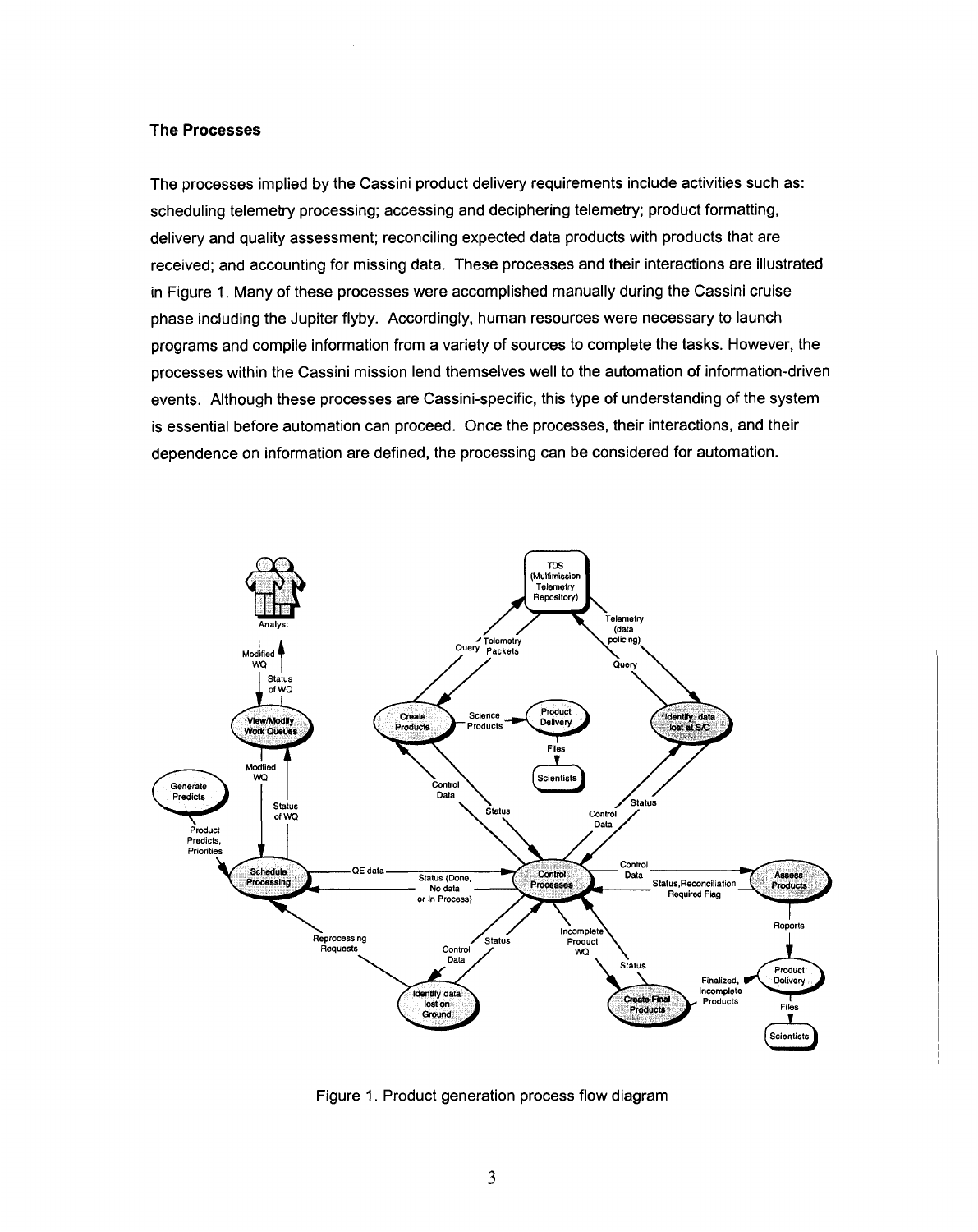# **The Design Challenge**

The Cassini challenge was to create a control system for data production that would be driven by information rather than being driven by human resource considerations. The control system must access and utilize information on predictable events, and act upon information derived from the data itself. More precisely, it must become an automated, self-monitoring, fail-safe system that can accomplish production while still allowing for human intervention when necessary.

## **Information Needed for Automation**

Both static and dynamic types of information are needed to transition formerly manual processes into software components.

Static information needed to drive the automation consists of several categories: processing rules and parameters, job and task sequencing, location of input/output data, system configuration, and Project/Instrument-specific data.

*Processing rules and parameters* include information such as how soon after a downlink to begin product generation (or reconciliation). This category also includes information regarding the data source, query values and a multitude of parameters required for telemetry processing jobs.

*Job and task sequencing* includes a sequential list of the tasks (single programs) to be performed to accomplish a job (i.e., a prescribed work product that includes one or more tasks). The relative timing of jobs is essential as well. For example, the system should be capable of waiting until all telemetry processing within the upstream ground data system is complete before attempting reconciliation.

The */ocations of input and output data* are also needed for each task within the automated system in order to locate and perform operations on data generated or maintained by other tasks. The tasks also need to distribute output data to external teams while maintaining life-of-mission storage.

*System configuration* provides a mechanism for tracking software server locations and assignments. For example, when servers are distributed on a multitude of hosts on a shared network, system configuration allows for identification of servers throughout the network. It also includes server assignments, such as servers dedicated to critical optical navigation image processing.

**4**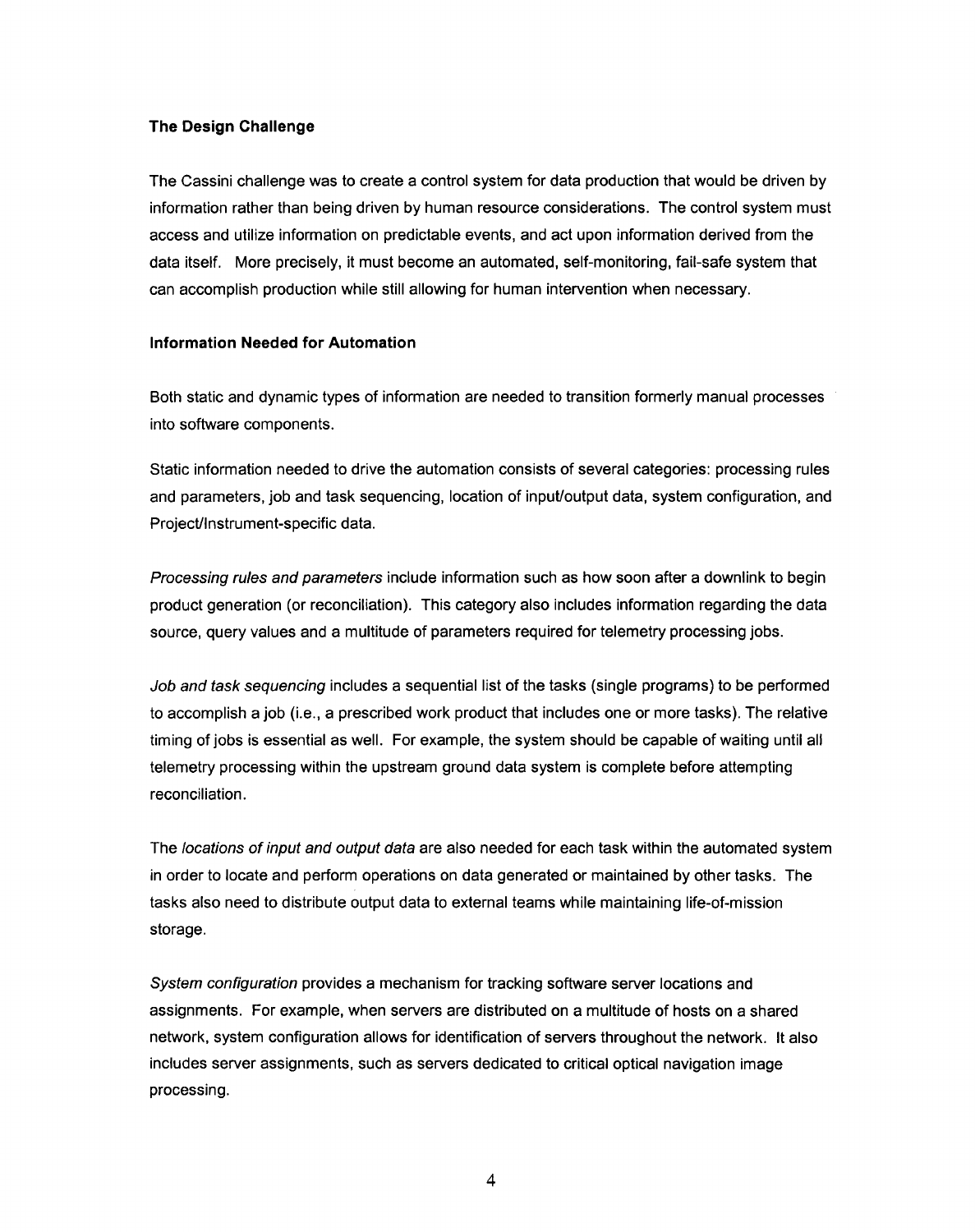*Project data* is used as a basis for product label meta-data and includes mission phases, sequence boundaries and product delivery routing information.

Finally, *insfrument-specific data* is necessary due to deferred flight software development. Over the span of cruise and tour, different algorithms have been implemented to decipher telemetry from the instruments, and the distinction between algorithm versions is time-based. The automated system must know which algorithm to apply to data generated at any given time.

Dynamic information is also needed to drive the automation and includes the following categories: predicted events from sequence generation, generated product information, system resource availability and task status.

The *predicted events* allow visibility into expected products (including what type, how many and when they will be generated) and visibility into downlink windows which are essential for knowing when data is expected on the ground.

*Generated product information* includes product metadata and reconciliation assessment results. This information is key to identifying data based on a variety of parameters and provides the mechanism to account for lost data or schedule re-attempts to locate missing data.

Knowledge of *system resources* is necessary for the automated system to a) know which servers are available to handle work, and b) distribute work to idle servers. Similarly, the automated system must have access to task status information in order to a) monitor processing to determine whether a failure has occurred, b) determine subsequent processing, and c) allow for the possibility of interjected directives from humans.

#### **The Design**

The key to this design's capability is the use of a database to drive the engine of the product generation and reconciliation processes. This solution uses the database as a persistent, ongoing repository of both static and dynamic information. The database is organized in related tables used by the controlling processes to prepare, schedule, initiate and monitor the data processing tasks, as well as to pass data between tasks and maintain their status and history. **A**  set of software servers distributed across multiple platforms initiates and executes processing based upon the information residing within the database. This design enables the servers to startup, shutdown and restart safely, and to determine uncompleted work based on the information in the database tables, thereby achieving stateless servers. This design minimizes

*5*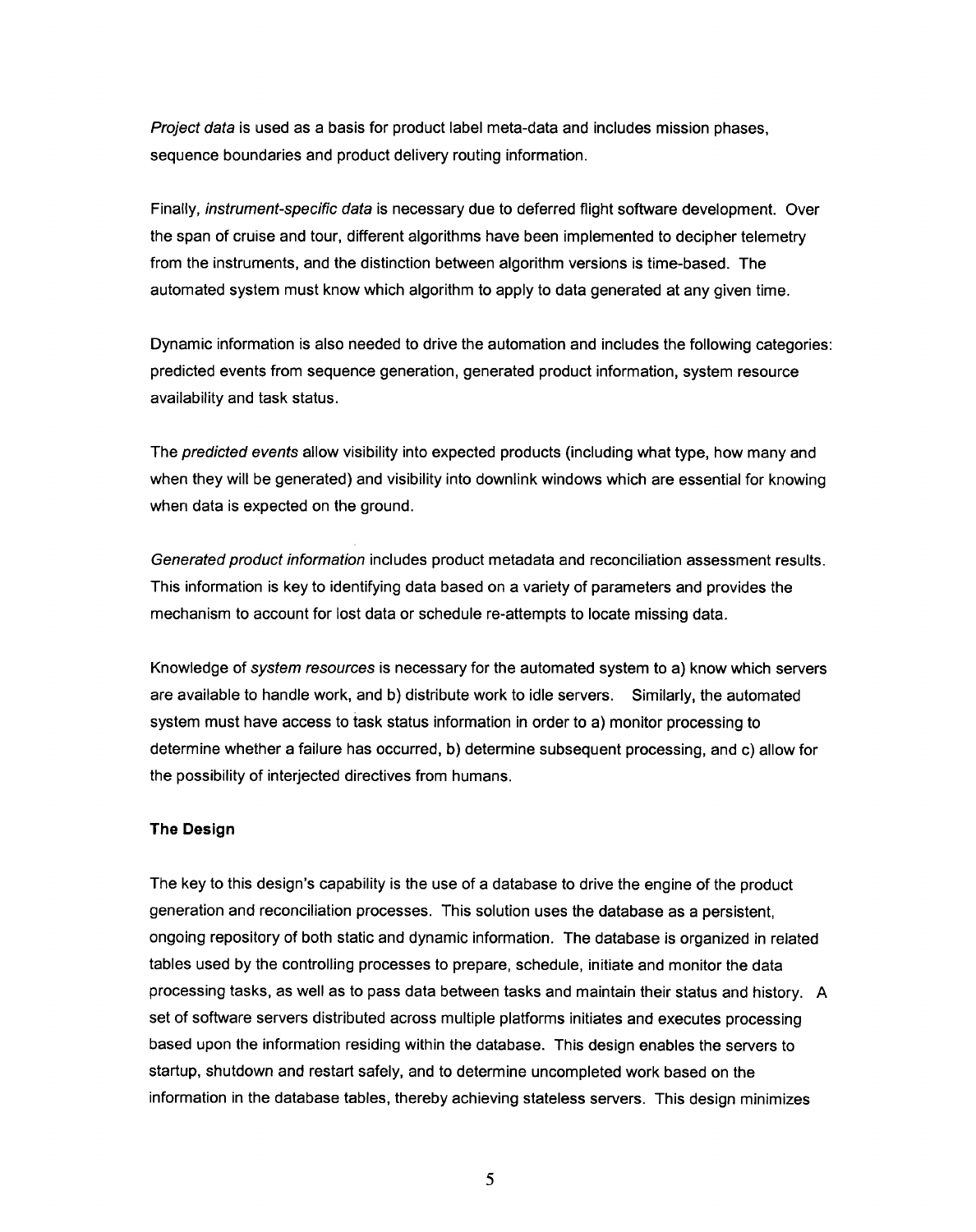corruption of the system in the event of a failure. Because the servers primarily communicate through the database, throughput is optimized as processing is distributed across multiple machines. Lastly, and perhaps most importantly, the static information in the database can be reconfigured **so** that new tasks or processing can be added, or processing parameters can be modified without disrupting or restarting the system.

### **Server Functionality**

Five types of software servers work together as the engine to control, monitor and maintain performance for the product generation and reconciliation processes: the Request Analyzer, Scheduler, Control, SubControl and Post Request Processor. These servers are described below, and are also illustrated with their database interactions in [Figure 2.](#page-6-0)

The Request Analyzer ingests predicted instrument and downlink pass event information into the database. This server is responsible for defining all processing jobs, and splits the jobs along project and instrument boundaries as necessary. Recall that a "job" is a prescribed work product that includes one or more processing tasks.

The responsibilities of the Scheduler server are simple: periodically query the database for jobs eligible for processing, and release those eligible jobs to the Control server.

The Control server is the heart of the automated system. It accepts jobs to initiate directly from the Scheduler server. Next, the Control queries the database for available SubControl servers waiting to process jobs, and passes jobs to the appropriate SubControl servers. The Control is responsible for updating the database with processing assigned to each SubControl, and then the Control monitors the system to ensure that each SubControl server is executing jobs as expected.

The SubControl servers are responsible for executing the tasks needed to accomplish product generation and reconciliation. There may be multiple SubControl servers configured for the system, in order to distribute CPU-intensive task processing across multiple platforms. Upon startup, each SubControl waits to accept jobs ready for processing from the Control server. Next, the SubControl queries the database to identify the tasks and task execution sequence needed to complete the jobs. In addition, the task processing parameters are obtained from the database. Then the SubControl constructs any ancillary parameter files required by the task software, and initiates sequential task processing necessary to complete the job. The SubControl is designed to handle and report error conditions. Furthermore, to protect the system in the event of a

**6**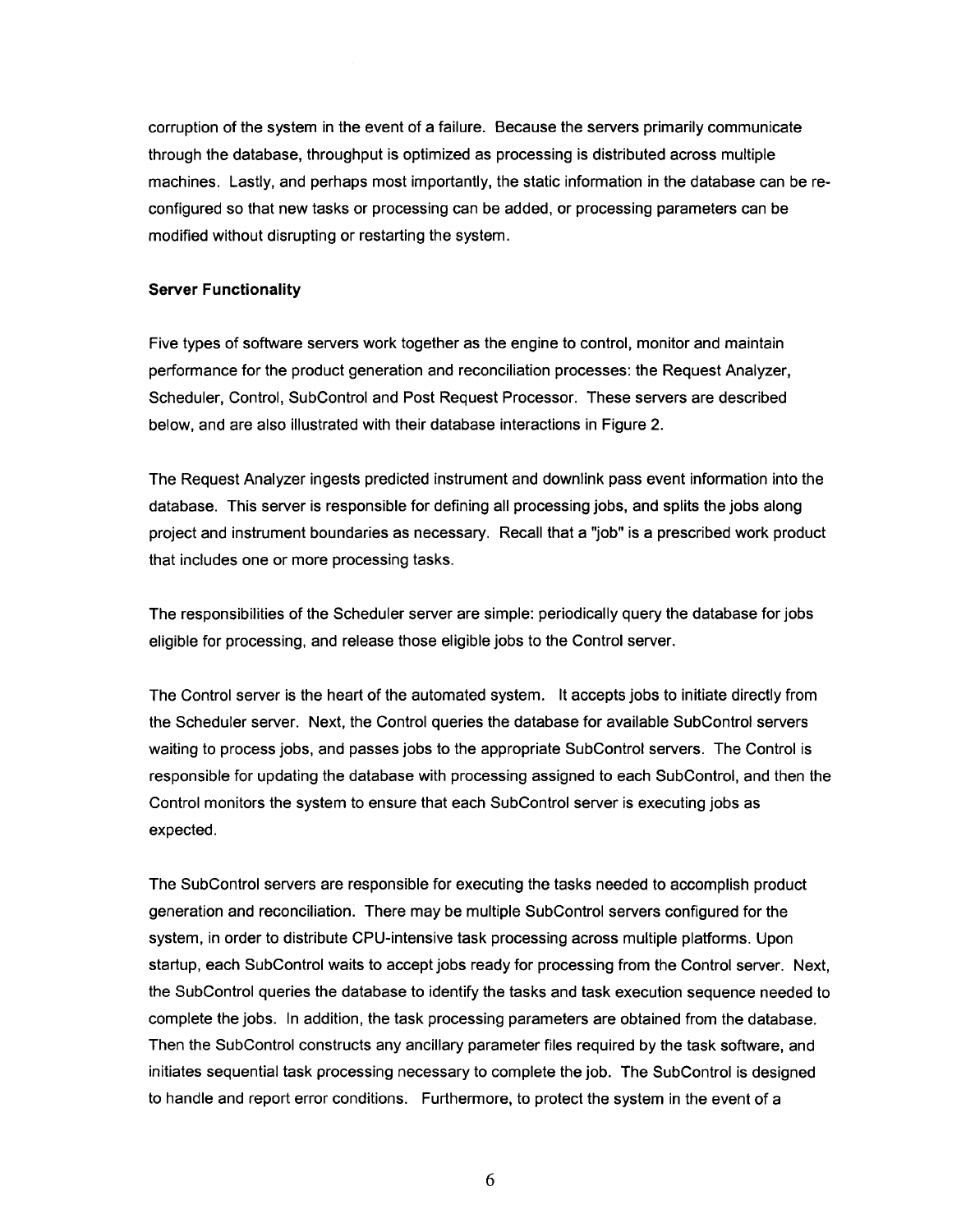<span id="page-6-0"></span>Control failure, the SubControl regularly queries the database and accepts unfinished processing jobs.

The Post Request Processor server performs a capability derived from the design. In order to maintain system performance, the database tables containing dynamic information must remain fairly small. When job processing is complete, the Post Request Processor archives the processing history in a static database table, then removes relevant entries for the job from the dynamic database tables. Also, the Post Request Processor archives data products, report files, log files, processing metadata and parameter files once the job is complete, thus releasing needed disk space for future jobs.



Figure 2. Database/Server interaction diagram

## **Adaptability**

The control system concept is extensible to other missions and other types of data processing once the requirements and processes for that work are defined. By using the database as the